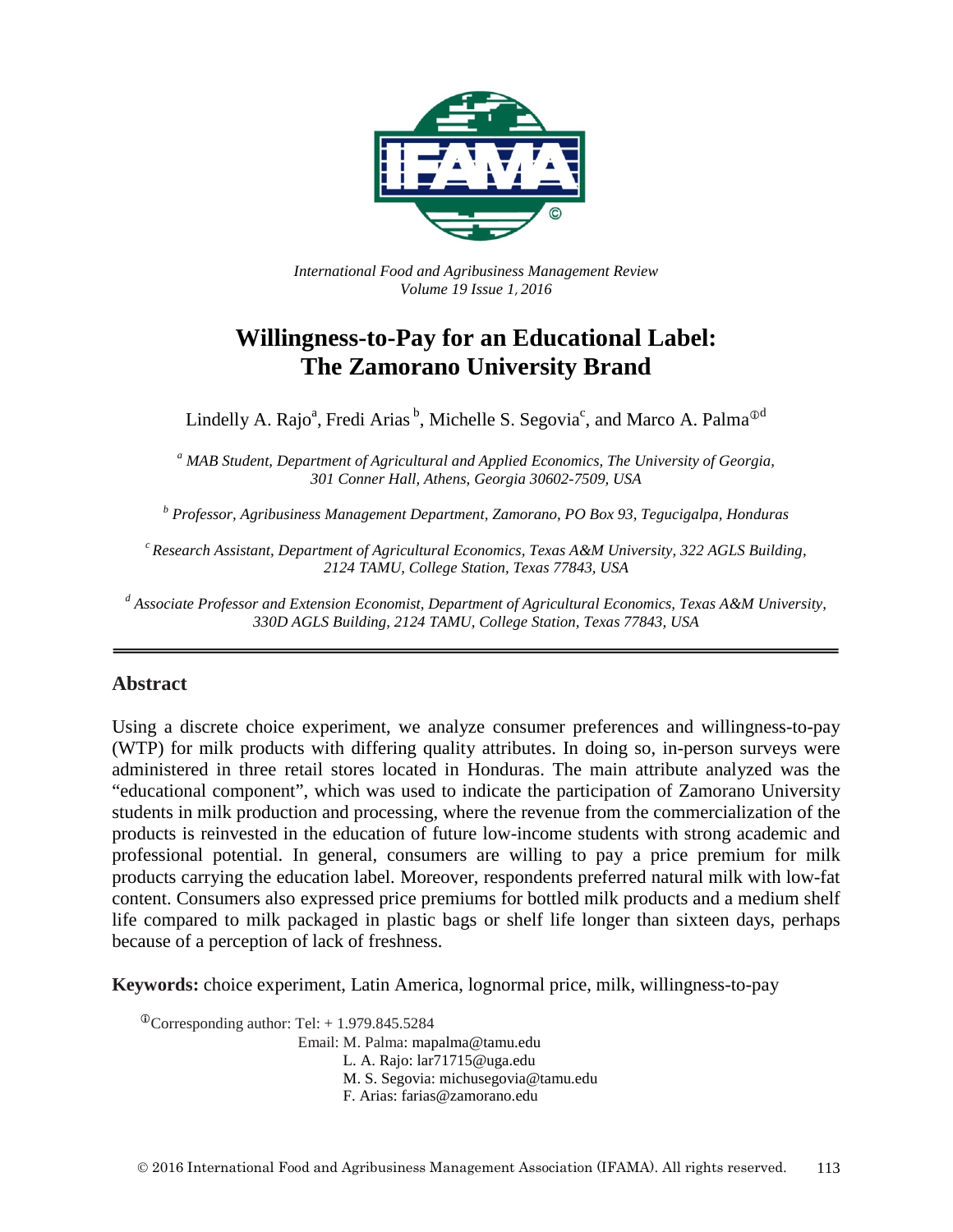## **Introduction**

Due to technological innovations in the agricultural sector, the productivity and quality of food has significantly increased. As a result, consumer's attention towards specialty food products, which provide an extensive array of physical and credence attributes, has increased. The growing interest of consumers in particular food attributes has driven farmers to target specific production lines in order to supply various differentiated products (Canavari, Nocella and Scarpa 2005). Organic and locally grown products and those with health and quality claims are among the most influential in individual's purchasing decisions (Lusk and Briggeman 2009).

Many developing nations, particularly in Latin America, lag behind in the supply of these specialty foods mainly due to infrastructural challenges and institutional constraints in the value chain (Trienekens 2011). However, the increasing number of supermarkets in the 1990's has caused consumer preferences towards specialty food products to evolve in Latin America (Reardon et al. 2003). Retail food companies have shifted their marketing and promotional campaigns towards differentiated attributes, brand recognition, and positioning of food products in general.

Since the mid-1980s, Zamorano, a private international University located in Honduras and a leader in the agricultural sector in Latin America, has produced and commercialized a wide variety of food products including dairy, horticultural, and meat products. Unlike other agricultural universities, this institution is characterized by the methodology of "learning by doing". Under this methodology students participate directly in every step of the value chain from inputs to product distribution and commercialization in real markets. In order to gather a better understanding of the motivation behind this study, it is appropriate to give a brief overview of Zamorano University and its educational mission and contribution to society.

## *Zamorano University*

The Pan-American School of Agriculture, Zamorano, is a private university located in the Yeguare Valley, about 30 kilometers from the capital of Honduras, Tegucigalpa. Since its foundation in 1942, Zamorano has been characterized for its multicultural student body population, which represents twenty-one Latin American countries and various social strata. Offering four agriculture-related majors, Zamorano is mainly focused on agricultural education. Zamorano offers specializations in four majors: 1) Agribusiness Management; 2) Food Science and Technology; 3) Agricultural Sciences and Production; and 4) Environment and Development. The campus is home to more than 1000 resident students for eleven months of the year. An area of  $200,000 \text{ m}^2$  is set aside for student dormitories. The daily routines for students attending Zamorano, including a requirement to wear uniforms—to signal equality among all students, daily responsibilities, discipline, and academic requirements, are designed to encourage hard work and a leadership attitude that characterizes the institution.

The university's mission is based on four pillars: Academic Excellence, Learning by Doing, Pan Americanism, and Values and Character. However, the "learning by doing" philosophy is what fundamentally differentiates Zamorano from other universities. The "learning by doing" methodology consists of participation in practical work in the sense that students implement their scientific and business knowledge in a real world context. Zamorano's campus consists of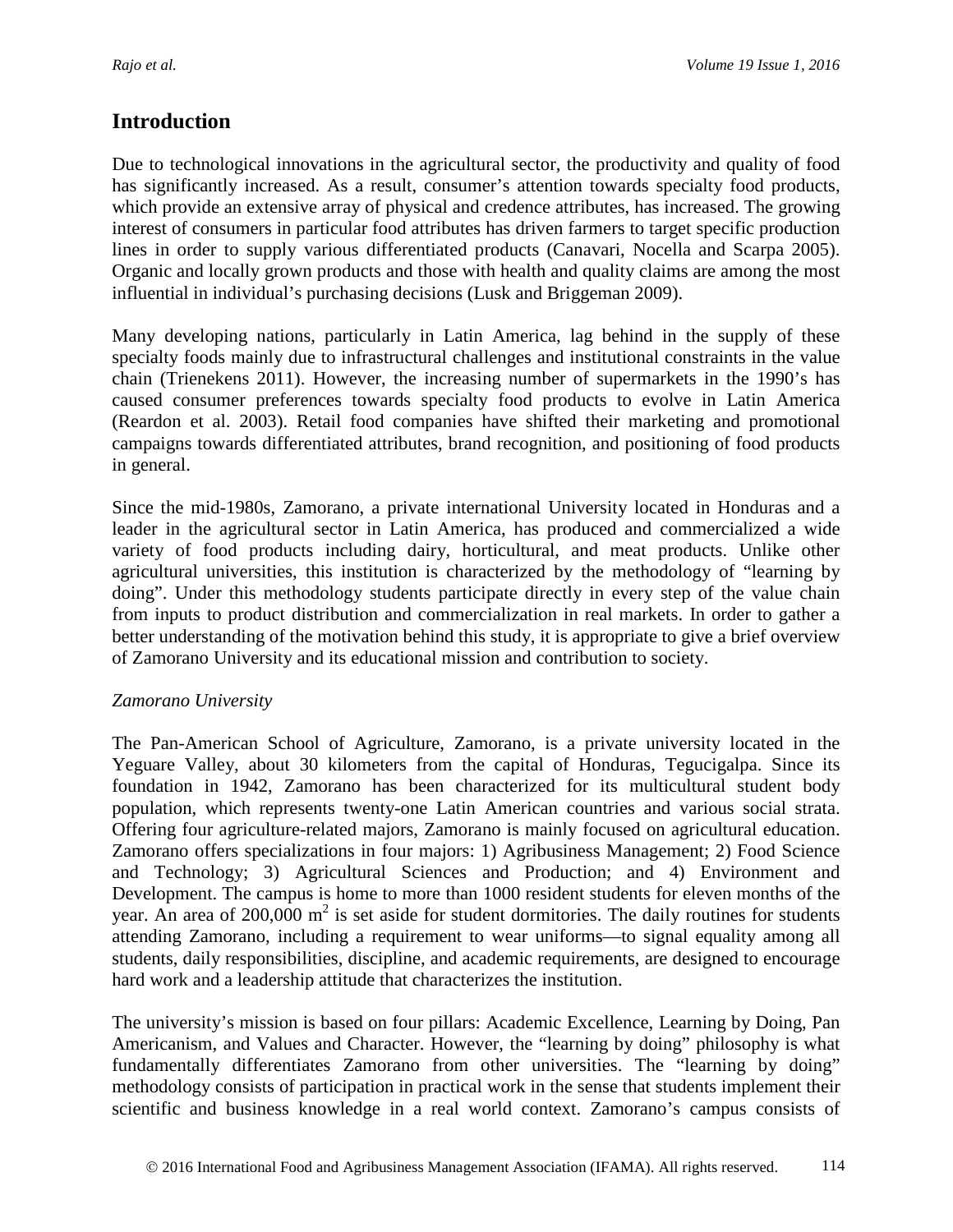agricultural fields, agro-industrial plants, specialized laboratories, and research centers where students do their field work. The university enterprises, where students learn by doing, are classified into three main areas: *agriculture* (horticulture, orchards, forestry, grains and seed), *animal science* (beef cattle, swine production, agricultural machinery, and irrigation), and *food processing plants* (dairy and meat products, animal feeds, seed production, fruit and horticultural products, and sawmill). Moreover, a *marketing and sales* unit is available on-site, in which students actively interact with customers in a real market setting.

As a result of the learning by doing methodology, a significant portion of agribusiness products are manufactured by students under the supervision of faculty and staff. The educational value chain process describes the full range of activities which are required to bring a product or service from conception, through the different phases of production, delivery to consumers, and disposal after use.

Zamorano offers a wide variety of food products, available in the university's retail store and in twenty-four grocery stores located around the country. The University's enterprises price their products independently using mainly costs of production and a markup system. The markup is intended to cover production costs and to guarantee a revenue target set by the enterprise. Furthermore, the markup varies depending on the type of product. For example, in the case of white, fluid milk (which is sold in bulk) the markup ranges from 5% to 10% depending on its standardization level. The University does not suggest a retail price, but rather sets a wholesale price to retailers, who determine the final store prices for each product.

The dairy industry constitutes one of the most successful units among all production enterprises. On average, this unit generates over \$1.3 million of revenue annually. The dairy enterprise sells approximately fifteen dairy products to retailers including, but not limited to, cheese, ice cream, yogurt, and milk (with white, fluid milk holding the highest sales volume). In addition, five of those products have been recently developed (chocolate milk in half-liter bags, 2% fat milk in half liter bags, basil zamodelfia cheese, garlic zamodelfia cheese, curd). The profits generated by the university enterprises are designated to provide scholarships for economically disadvantaged students with strong academic and professional potential. Around 68% of Zamorano students receive financial assistance. This, in turn, serves the noble purpose of training future agricultural leaders who contribute to the development of their home countries. This fact raises an interesting question as to whether consumers are willing to support food produced by students with the knowledge that the revenues generated from such products will be reinvested in the education of low-income students from all over Latin America.

The main objective of this study is to analyze the effect of an educational component on willingness-to-pay for Zamorano food products. The term "educational component" is used to indicate the students' direct participation in the production, manufacturing, and processing of food. Specific objectives include: 1) evaluating willingness-to-pay (WTP) for milk products containing the educational component (Zamorano brand), and 2) analyzing sociodemographic characteristics of target markets. To achieve this purpose, in-person surveys were administered at three retail stores in Tegucigalpa, Honduras. White pasteurized milk was used as the reference product since fluid milk presents the highest sale's volume among all dairy products commercialized by Zamorano.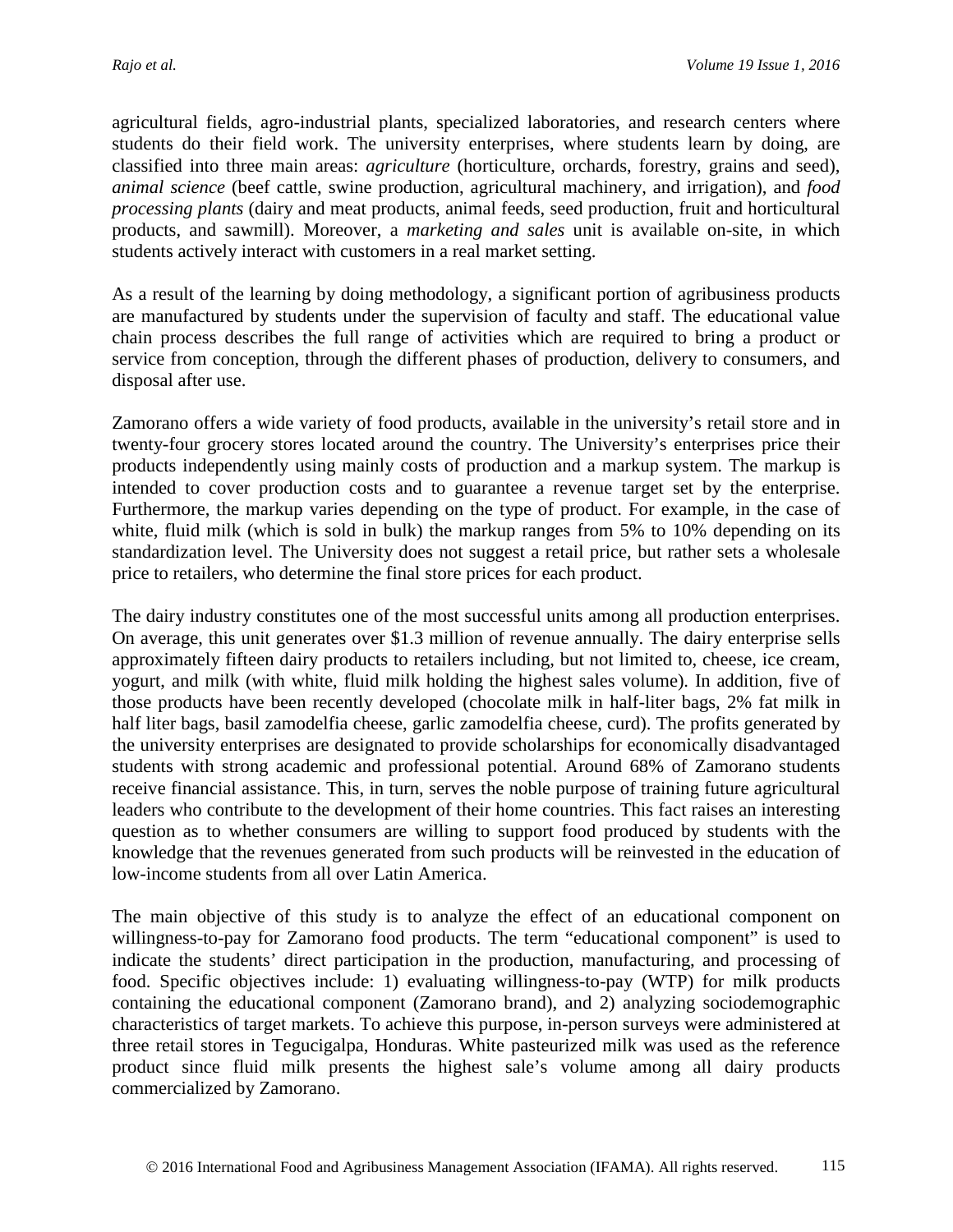## **Methodology**

### *Data and Experimental Design*

The data were collected using in-person surveys administered in three retail grocery stores located in Tegucigalpa, Honduras. A total of 200 responses were collected in June and July 2014. Subjects were randomly selected among primary shoppers who were present in the market at the time of the study. Since Zamorano students are not allowed to leave the campus on weekdays, participants were regular shoppers (students in the sample are not Zamorano students). Table 1 shows some demographic characteristics of the sample and the Honduran population according to the Honduran National Statistics Institute (INE 2012). The sample is somewhat different from the general Honduran population, since the target population was primary grocery shoppers. The grocery stores where the study was conducted were selected based on the availability of products manufactured by Zamorano University and locations with high diversity of sociodemographic characteristics of grocery shoppers.

Grocery shoppers were approached randomly (every certain number of pass-byers) and asked if they were willing to participate in the study. In total, 10% of consumers refused to participate mainly due to time constraints. No personal identifiers were used, and participation was voluntary. The average time to complete the survey was 12 minutes.

The experiment had two stages. In the first stage, participants were asked to provide general information regarding their demographic and behavioral characteristics (Table 1). In the second stage, a discrete choice experiment (DCE) was conducted to elicit consumer preferences for milk attributes. The DCE consisted of 12 choice sets. In each choice set, subjects were asked to choose between two alternatives and an opt-out no purchase option. A sample choice set is presented in Figure 1. The alternatives in each choice set represent a combination of milk attributes, closely resembling a real-life purchasing condition. Moreover, the opt-out option was included to mimic a more realistic shopping situation.

## *Product Attributes Description and Hypotheses*

The first step in designing the DCE was the selection of the most relevant milk attributes and attribute levels. The attribute levels were then combined to form realistic milk products. The milk attributes selected for the DCE were: 1) educational component, which indicates the student's participation in milk production and processing; 2) packaging, which refers to the type of package in which the product is presented to consumers; 3) natural, which refers to milk that has not been altered with artificial ingredients or additives; 4) fat content, which indicates the fat content of milk after pasteurization and standardization; 5) shelf life, which indicates the optimal period of consumption after processing as indicated by the expiration date; and 6) price, in the local currency (Lempiras) per one-liter of milk. The price ranged from \$0.75 to \$1.25; although the price may seem low, it is significant for the study population since average monthly income in Honduras is about \$210 per household. A detailed description of the milk attributes and corresponding attribute levels is presented in Table 1. The definitions presented in Table 1 were included in the survey to ensure participants were familiar with each attribute definition.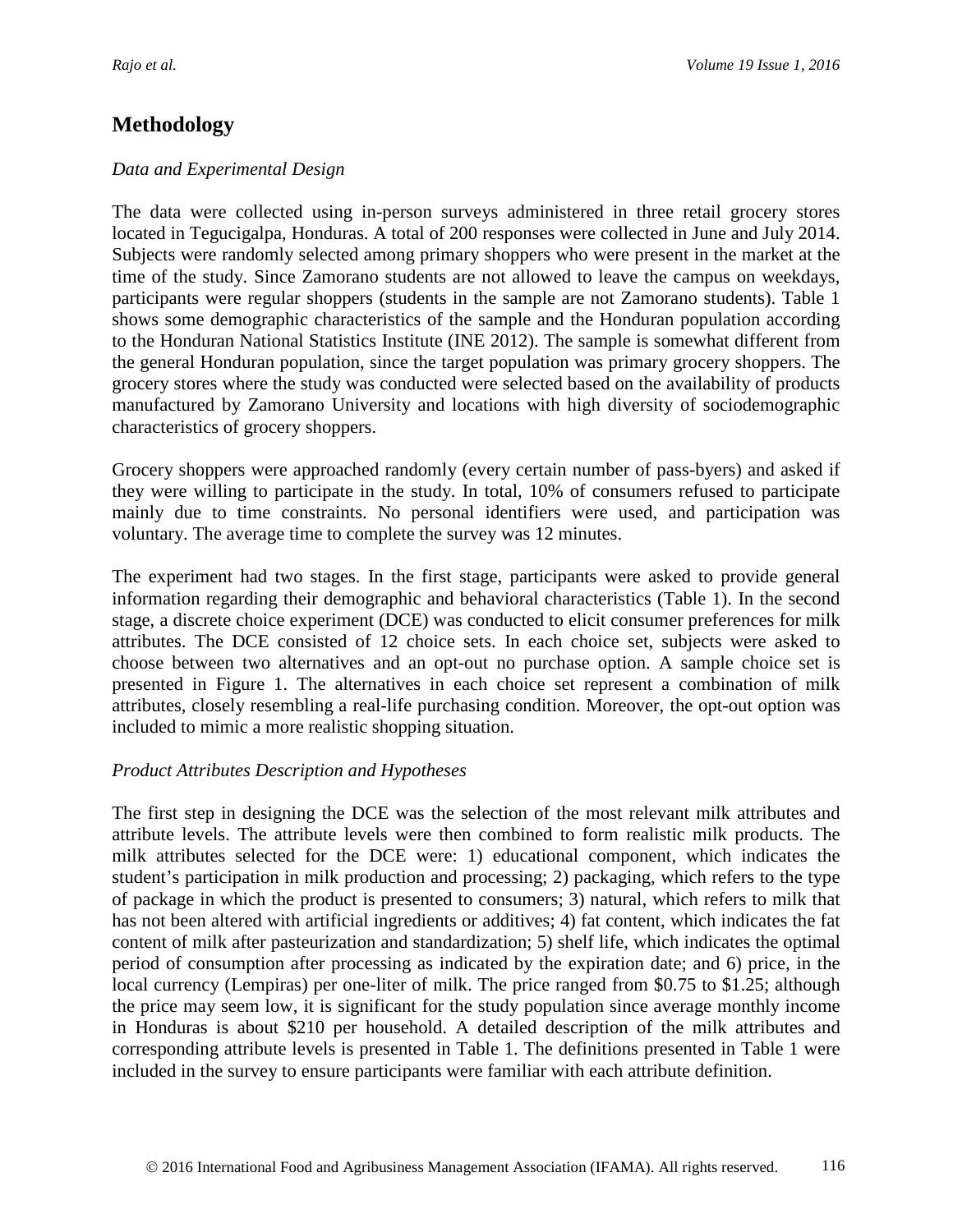The price coefficient was restricted to be negative indicating that consumers prefer low prices. The coefficients for natural and low-fat content are expected to be positive due to a general perception of the products being healthier with those attributes. It is also hypothesized that the coefficients for bottled milk and longer shelf-life would be positive due to consumer preferences towards more convenient and functional products. A positive effect is also expected for the educational component attribute.

Suppose that options A and B are available for sale in this store today. Which one would you choose?

|                                                 | <b>Option A</b> | <b>Option B</b> | <b>Option C</b>      |
|-------------------------------------------------|-----------------|-----------------|----------------------|
| <b>Educational Component</b>                    | N <sub>o</sub>  | Yes             |                      |
| Packaging                                       | Plastic bag     | <b>Bottle</b>   |                      |
| Natural                                         | Yes             | No.             |                      |
| Fat content                                     | Whole           | Skimmed         | None of the products |
| Shelf life                                      | $10 - 16$ days  | $>16$ days      |                      |
| Price $(\$)$                                    | 1.25            | 0.75            |                      |
| I would choose (please<br>mark only one option) |                 |                 |                      |

**Figure 1.** A Choice Set Sample

With a total of six product attributes, three with two levels  $(2^3)$  and three with three levels  $(3^3)$ , there are 216 possible product feature combinations. In order to reduce the number of choices respondents have to make, an orthogonal fractional factorial design was generated using the %ChoicEff macro in SAS 9.3 with a modified Fedorov algorithm similar to the Optex procedure (Kuhfeld 2013). The resulting design consisted of 12 choice sets or scenarios with a relative Defficiency of 87.69%. The order of the choice sets was randomized to account for potential ordering effects. The complete choice experiment is available upon request.

The choice experiment conducted in this study was hypothetical since there were no economic consequences to respondents and the exchange of money for actual products was not feasible (Harrison 2006). This could have induced "hypothetical bias". Hypothetical bias is the difference between hypothetical and non-hypothetical WTP estimates (List and Gallet 2001; Murphy et al. 2005). A number of methods have been suggested to reduce or mitigate the presence of hypothetical bias (Lusk and Schroeder 2004). A commonly used method is employing a cheap talk script, in which participants are informed about the hypothetical bias problem prior to the experiment (Lusk 2003). The implementation of cheap talk was useful in this study since all surveys were administered in-person at retail stores and the experimenter had the opportunity to interact directly with participants. In order to reduce hypothetical bias, the following cheap talk statement was included in the instructions prior to the DCE: *"It is important that you make your selections as if you were actually facing these choices in your retail purchase decisions.*" A hypothetical DCE was used in the study for two main reasons. First, some of the product feature combinations were not currently available in retail markets. Second, due to budget and time constraints, a hypothetical method was the most feasible approach.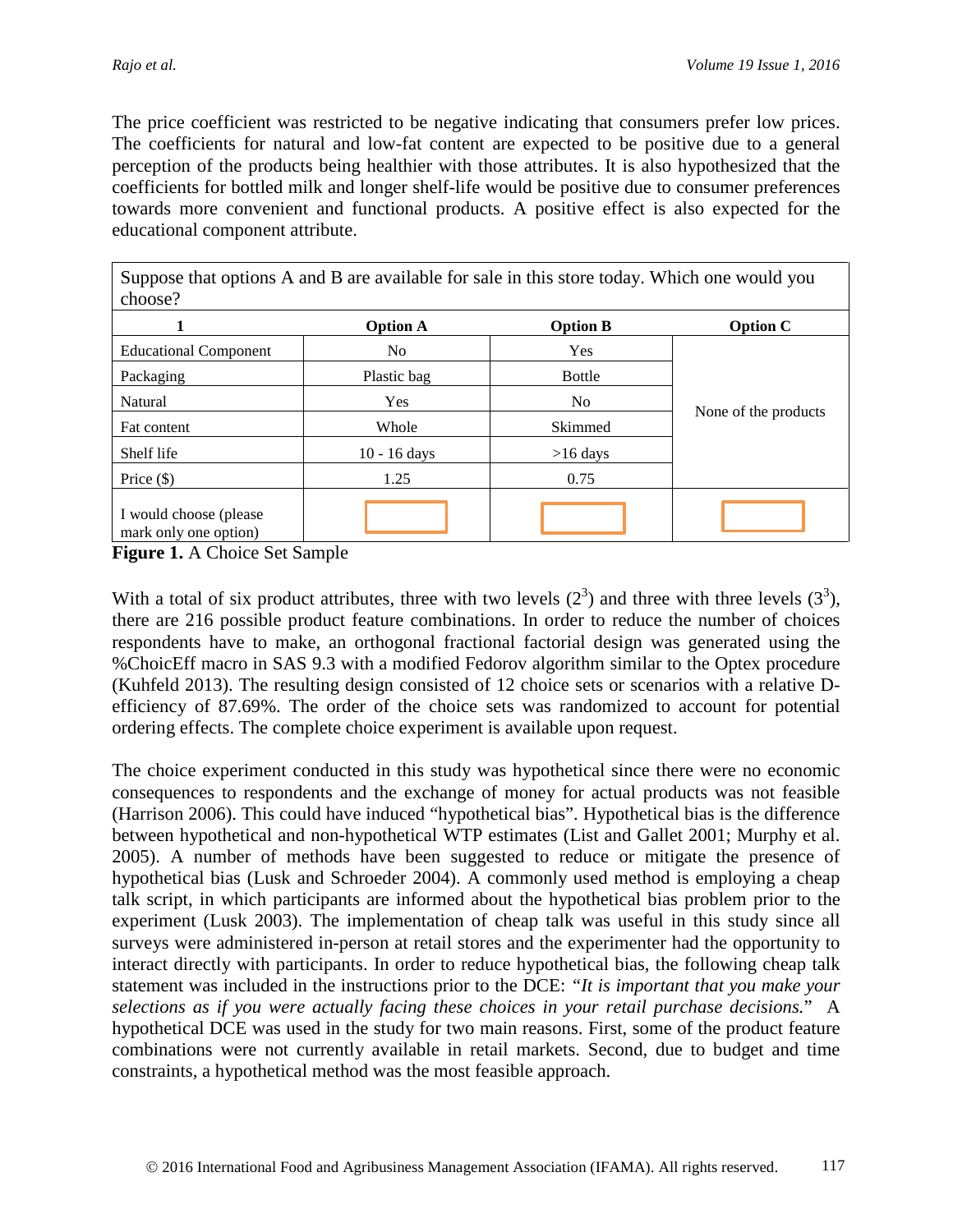| <b>Attributes</b>            | <b>Description</b>                                                                                                                                                                                                                                                                                                                                                                          | <b>Attribute Levels</b>                                               |
|------------------------------|---------------------------------------------------------------------------------------------------------------------------------------------------------------------------------------------------------------------------------------------------------------------------------------------------------------------------------------------------------------------------------------------|-----------------------------------------------------------------------|
| <b>Educational Component</b> | Students were involved in milk processing as<br>part of their learning process, where the main<br>objective is to obtain technical knowledge. This<br>process was made under the proper professional<br>supervision. The revenue generated by the<br>commercialization of this product will be<br>reinvested in college education of low-income<br>students with strong academic potential. | Yes<br>No                                                             |
| Packaging                    | Package in which the product is presented to<br>consumers.                                                                                                                                                                                                                                                                                                                                  | <b>Bottle</b><br>Plastic bag                                          |
| <b>Natural</b>               | Milk is 100% natural if it does not contain<br>artificial flavors, added color, or synthetic<br>substances <sup>a</sup> .                                                                                                                                                                                                                                                                   | Yes<br>N <sub>0</sub>                                                 |
| Fat content                  | Natural milk fat after pasteurization and<br>standardization.                                                                                                                                                                                                                                                                                                                               | Whole (2% fat)<br>Low-fat $(1\%$ fat)<br>Skimmed milk<br>$(<1\%$ fat) |
| Shelf life                   | Period that the milk is available for sale after<br>the processing. No health problems caused by<br>the milk consumption are guaranteed during<br>this period.                                                                                                                                                                                                                              | $<$ 10 days<br>$10 - 16$ days<br>$>16$ days                           |
| Price                        | Amount of money a person is willing to pay for<br>a liter of milk.                                                                                                                                                                                                                                                                                                                          | L. 15 $($ 0.75 $)$ <sup>b</sup><br>L. $20(1.00)$<br>L. 25 (\$1.25)    |

## **Table 1.** Milk Attributes and Attribute Levels Evaluated in Choice Experiment

#### **Source.** <sup>a</sup> FDA, 2015.

 $b$ <sup>b</sup> Currency used in the CE was lempiras. Prices converted to U.S. dollars are shown in parenthesis.

#### *Econometric Model*

The theoretical framework of the choice experiment is given by the Random Utility Theory (RUT) (McFadden 1974) and the Characteristics Valuation Theory (Lancaster 1966). The RUT assumes that the decision maker behaves rationally and has perfect discrimination capabilities. In this context, the analyst has incomplete information and, therefore, uncertainty must be taken into consideration. On the other hand, Lancaster's theory posed that products are not the direct object that provide utility to the decision maker. Instead, it is the characteristics and attributes of the products that give real value to consumers making them ultimately responsible for determining the final purchase decision. In each choice set, respondents had to choose between two milk products and a "none of the products" option included to account for cases in which the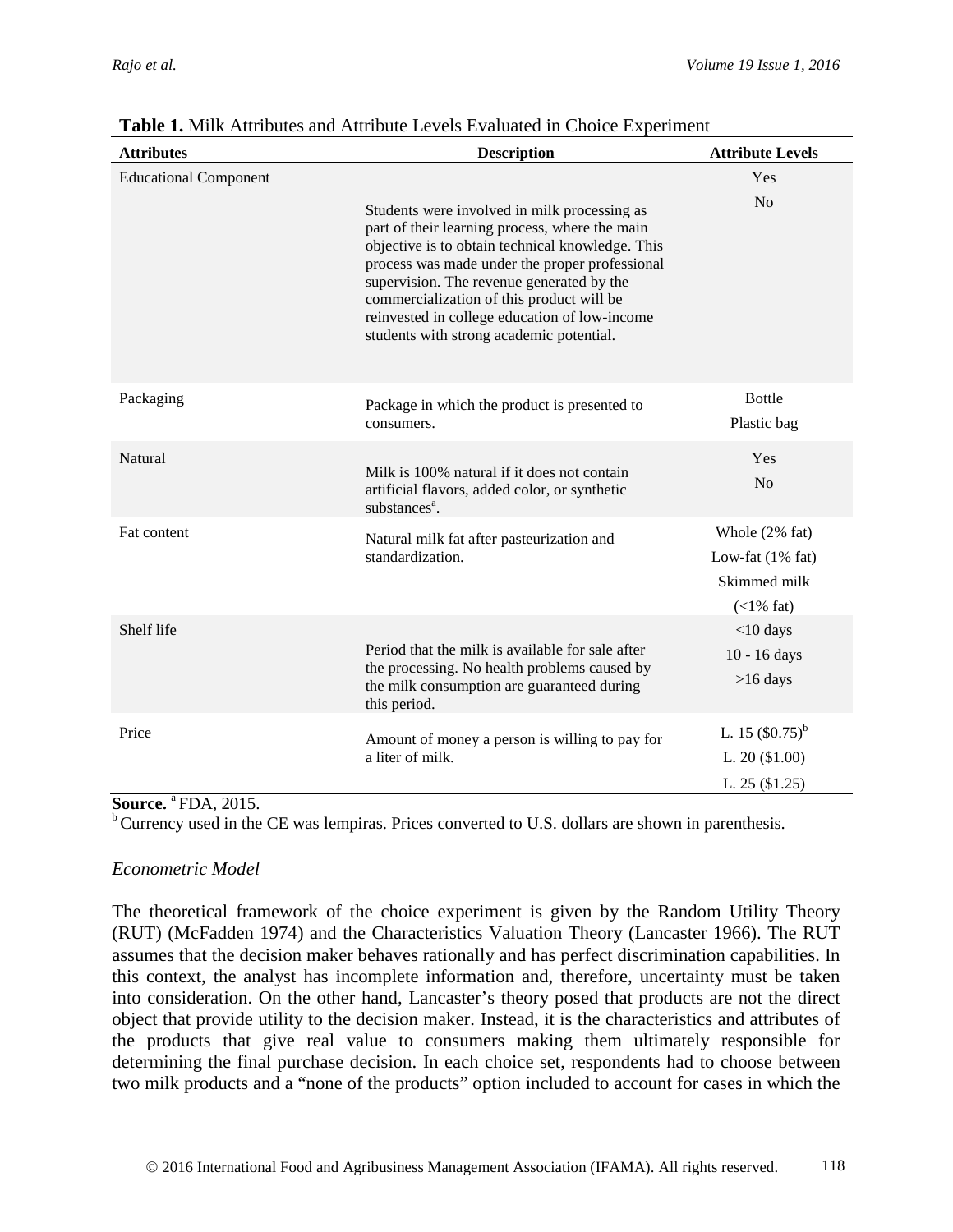subject was not interested in either product. Let the *i*<sup>th</sup> individual's utility of choosing alternative *j* in choice set *t* be given by

$$
(1) \tU_{ijt} = V(x_{ijt}) + \varepsilon_{ijt}
$$

where  $V(x_{ij})$  is the systematic part of the utility function determined by the milk attributes, and  $\varepsilon_{ij}$  is the stochastic unobserved part that captures the uncertainty (McFadden 1974). The stochastic error,  $\varepsilon_{ijt}$ , is assumed to be independent and identically distributed (i.i.d.) over all individuals, alternatives, and choice sets (Revelt and Train 1998). Assuming a density function  $f_{\varepsilon}$ for the error term induces a density function for  $U$  (Hanemann 1984). Since each individual faces twelve choice sets *t*, each consisting of three alternatives, equation (1) describes a panel data model where the cross-sectional element is individual *i* and the time-series element is the *t*  choice sets. A respondent will choose alternative *j*, if that alternative maximizes the utility among all available alternatives in the choice set  $C_i$ .

Previous experimental studies have found that individuals often exhibit heterogeneous preferences and that choices made by the same respondent are likely to be correlated (Train 2009). Preference heterogeneity and within-cluster correlations can be addressed by estimating a Random Parameters or Mixed Logit model (RPL). The RPL model accounts for unobserved individual heterogeneity in tastes and preferences by allowing the parameters to vary across respondents, following a specified distribution (Revelt and Train 1998). The functional form of the utility function for alternative *j* can be specified as

$$
(2) \qquad U_{ijt} = \alpha' P_{ijt} + \beta'_i x_{ijt} + \delta_{i4t} + \varepsilon_{ijt}
$$

where  $P_{ijt}$  is the price of alternative *j* for individual *i*, and  $\beta_i$  is an unobserved vector of individual-specific coefficients to be estimated.  $\beta_i$  varies within the population with density  $f(\beta|\theta)$ , in which  $\theta$  represents the mean and standard deviation of all the  $\beta$ s determined by the survey sample. Also,  $x_{ijt}$  refers to a vector of observed milk attributes of alternative *j* in choice set  $t$ , and  $\delta$  represents a no-purchase alternative specific constant. In this model, price constitutes a random parameter restricted to be negative. There are usually convergence issues when trying to restrict the price parameter to be negative; however, the approach proposed by Hensher and Greene (2003) facilitates convergence by specifying the distribution of the negative of price into a lognormal distribution. The intuitive reasoning is that the positive (lognormal) coefficient of a negative variable is indeed negative.

To use Maximum Likelihood Estimation, the probability of each individual's sequence of selections must be specified. Let the subscript  $j(i,t)$  indicate the alternative chosen by individual  $i$ in choice set *t*. The unconditional probability of a subject's observed series of choices is the conditional probability integrated over the distribution of  $\beta$ , given by

(3) 
$$
P_i(\theta^*) = \int \prod_{t=1}^T \left( \frac{\exp(\beta_i x_{ij(i,t)t})}{\sum_{j=j}^J \exp(\beta_i x_{ijt})} \right) f(\beta_i | \theta^*) d\beta_i
$$

$$
= \int S_i(\beta_i) f(\beta_i | \theta^*) d\beta_i
$$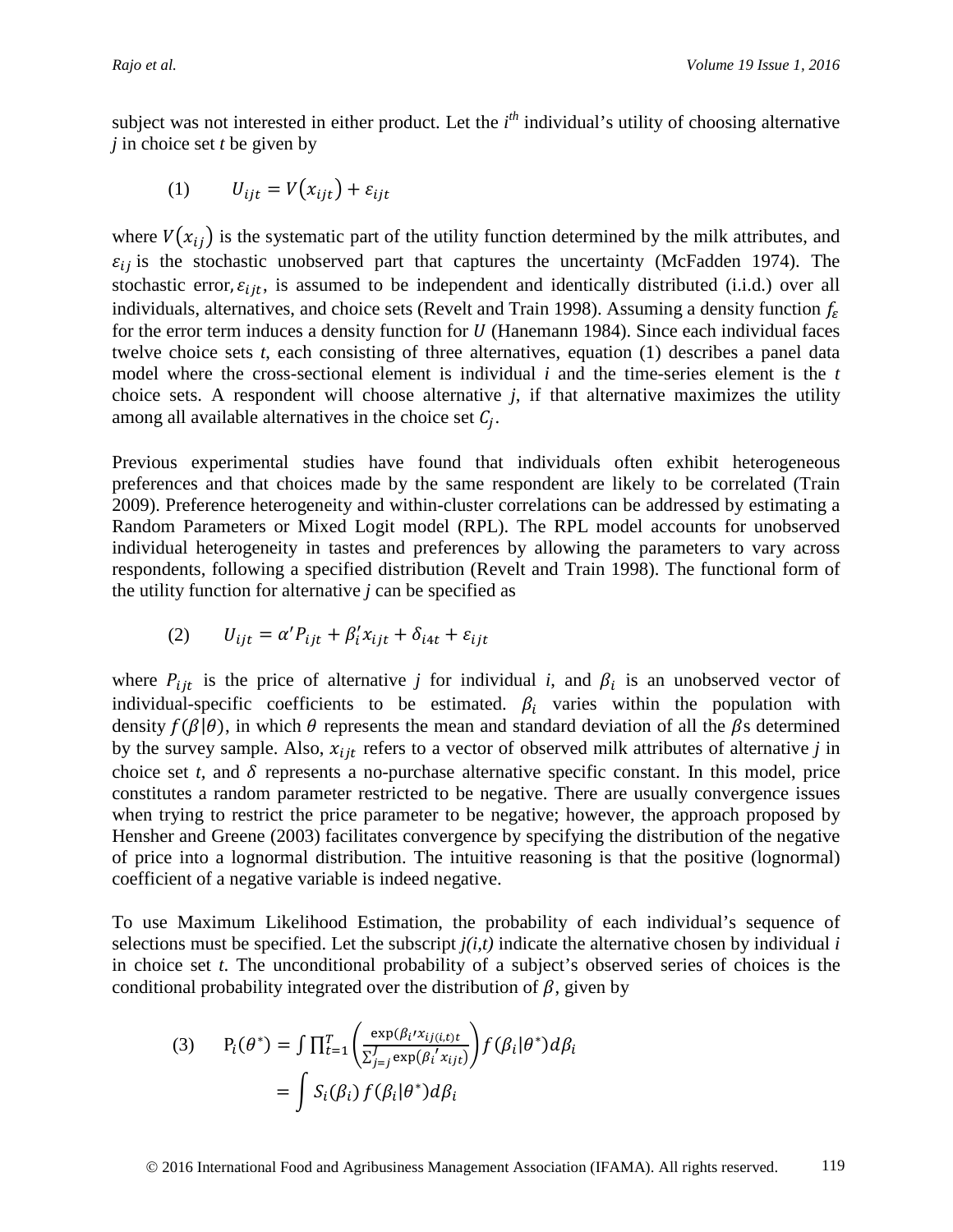where  $\theta^*$  are the true parameters of the distribution of  $\beta_i$ . The unconditional probability is then a weighted average of a product of logit models evaluated at different values of  $\beta$ , with the weights given by the density of *f.* The log-likelihood for the model can be written as

$$
(4) \ \ \mathrm{LL}(\theta^*) = \sum_{i=1}^N ln P_i(\theta^*)
$$

Since equation 4 cannot be solved analytically, it must be approximated numerically using simulated Maximum Likelihood methods. The simulated log-likelihood is then given by

(5) 
$$
SLL(\theta^*) = \sum_{i=1}^{N} \ln \left\{ \frac{1}{D} \sum_{d=1}^{D} S_i(\beta^d) \right\}
$$

where *d* refers to the number of replications used in the simulation and  $\beta^d$  is the  $d^{th}$  draw from  $f(\beta_i|\theta^*)$ . In this application, the Random Parameters model was estimated using 500 Halton draws (Greene 2012).

#### *Willingness-to-Pay Estimates*

The marginal rate of substitution between price and other attributes was calculated in order to estimate willingness-to-pay for each attribute. That is, how much would the price have to change for respondents to be indifferent between qualitative variables (Lusk, Roosen, and Fox 2003), which is denoted as  $WTP = -2 \left( \frac{\beta_k}{\beta_n} \right)$  $\frac{\rho_k}{\beta_p}$ .  $\beta_k$  is the coefficient for each attribute *k* determined in the regression model and  $\beta_p$  is the coefficient on price or the marginal utility of money. The ratio is multiplied by 2 because of the use of effects coding. Effects coding consists of using a -1 for the base category to avoid confounding effects with the opt-out no-product alternative. Since price and all the other milk attributes are not a single coefficient estimate, but each one represents a distribution of coefficients, the range of willingness-to-pay values was calculated using the delta method for a 95% upper and lower bound intervals. The Delta method uses a Taylor's approximation series to calculate the variance and standard errors of the ratio of parameter estimates. In this method, β represents a probability distribution in which the parameters are estimated with some uncertainty level. Please refer to Bliemer and Rose (2013) for a complete mathematical derivation of the ratios using the Delta method.

## **Results and Discussion**

In analyzing the demographics of the survey sample (Table 2), over 65% of participants were females, and around 78% were aged 24-years or older. The sample was composed mostly of individuals with at least some college education (84%). Additionally, about 74% of participants reported a monthly household income of more than \$750.

The random parameter logit estimates are presented in Table 3. The data consists of 12 choice sets  $\times$  3 alternatives  $\times$  200 participants for a total of 7,200 observations. The opt-out no-product constant is negative and significant, indicating respondents were more inclined to choose one of the milk products over the option of not making a purchase.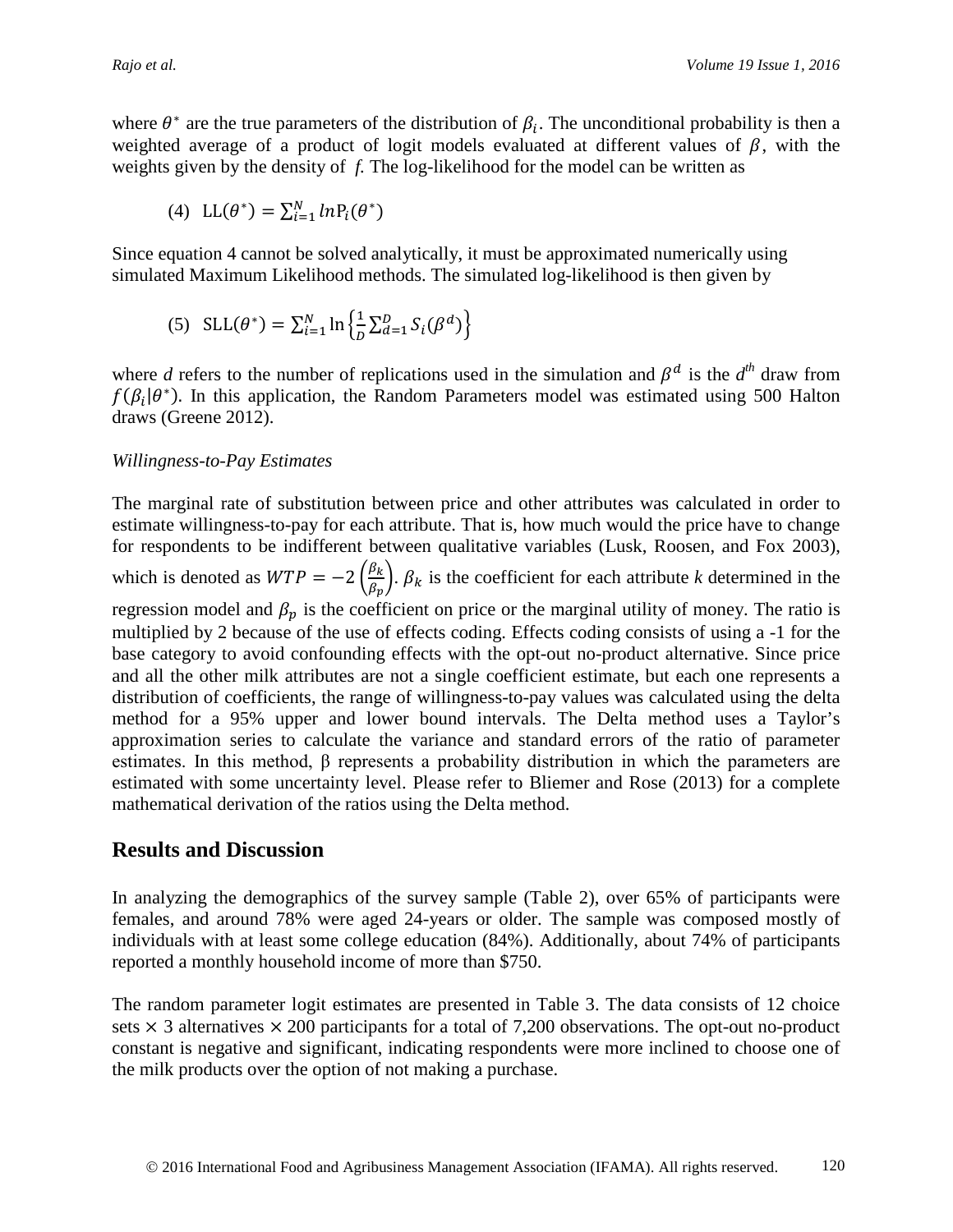|                               |                                   |               |                | <b>Honduran</b> <sup>a</sup> |                |
|-------------------------------|-----------------------------------|---------------|----------------|------------------------------|----------------|
| <b>Variable</b>               | Category                          | <b>Sample</b> |                | Population                   |                |
|                               |                                   | <b>Mean</b>   | <b>Percent</b> | <b>Mean</b>                  | <b>Percent</b> |
| Age (years)                   | Under 18                          |               | 0.0            |                              | 43.7           |
|                               | $18 - 24$                         |               | 22.0           |                              | 12.1           |
|                               | Above 24                          |               | 78.0           |                              | 44.2           |
| Education                     | Elementary Diploma or Less        |               | 2.5            |                              | 71.6           |
|                               | High School Diploma               |               | 14.0           |                              | 23.2           |
|                               | Bachelor's Degree or some College |               | 83.5           |                              | 5.2            |
| Gender                        | Female                            |               | 64.5           |                              | 51.2           |
|                               | Male                              |               | 35.5           |                              | 48.8           |
| Monthly Household Income (\$) |                                   | \$825.70      |                | $$210^b$                     |                |
|                               | 250 or less                       |               | 6.0            |                              |                |
|                               | $250 - 750$                       |               | 20.0           |                              |                |
|                               | More than 750                     |               | 74.0           |                              |                |

#### **Table 2.** Demographic Characteristics of Experiment Participants (n=200)

**Source.** <sup>a</sup> Honduran National Statistics Institute (INE), 2012.<br><sup>b</sup> Monthly household income at Distrito Central has been converted to U.S. dollars.

The educational component shows a positive and statistically significant effect. Recall that the educational component was defined as students participating directly in the milk production and manufacturing process under professional supervision, and that the income generated from the product sales would be reinvested in the education of low-income students. The positive effect of the educational component indicates that consumers are willing to support education by purchasing products manufactured by students and intended to enhance learning opportunities. Moreover, milk packaged in a bottle was preferred over milk packaged in a plastic bag. This effect can be explained by consumer concern for more convenient and ergonomic food packaging (Schifferstein 2010).

Additionally, results show a preference for natural, low fat, and skimmed milk. These results can be explained by increased consumer interest in healthy food products and quality. Regarding product durability, respondents show a preference for milk with a medium shelf-life (10–16 days) compared to a low shelf-life (less than 10 days). However, the higher shelf-life (more than 16 days) coefficient was not statistically significant. It is important to note that over one–fifth of the participants reported food poisoning from consuming fluid milk at least once in their lives. Thus, a possible explanation is that subjects perceive milk as a fresh but highly perishable product. Therefore, they exercise caution and a lack of trust when it comes to extended shelflives beyond 16 days. Furthermore, results indicate that most of the standard deviations of the random parameters were statistically significant, meaning that there exists heterogeneity in consumers' tastes and preferences for each product attribute.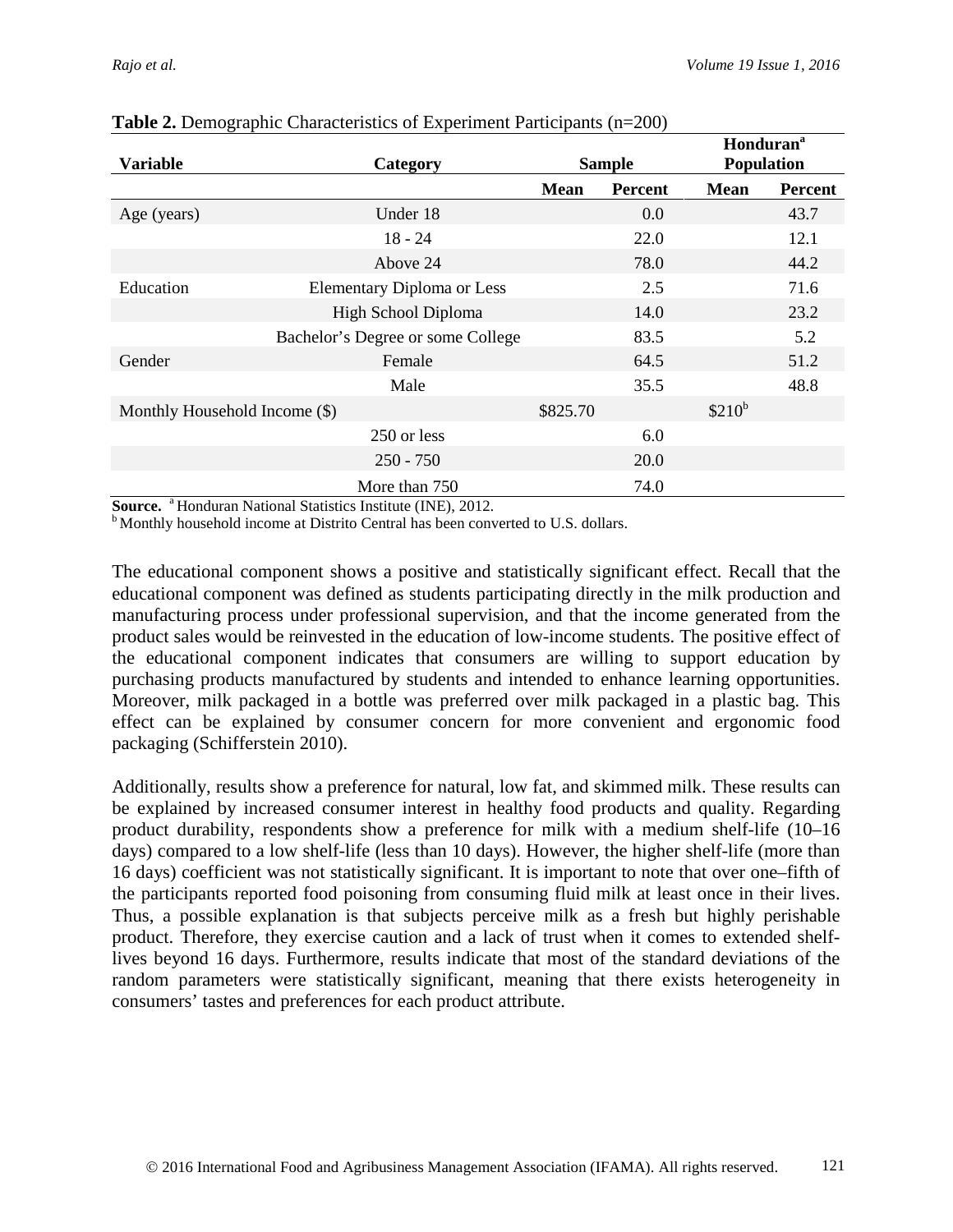|                              | <b>Parameter</b> |                                                 | <b>Standard Error</b> |
|------------------------------|------------------|-------------------------------------------------|-----------------------|
| <b>Variable</b>              |                  | <b>Means of Random Parameters</b>               |                       |
| No product <sup>a</sup>      | $-0.7191$        | ***                                             | 0.2031                |
| Education                    |                  |                                                 |                       |
| <b>Educational component</b> | 0.8493           | ***                                             | 0.0879                |
| Packaging                    |                  |                                                 |                       |
| <b>Bottle</b>                | 0.9535           | ***                                             | 0.1009                |
| Natural                      | 1.5423           | ***                                             | 0.1196                |
| Fat content                  |                  |                                                 |                       |
| Whole                        | $-0.8748$        | ***                                             | 0.1525                |
| Low-fat                      | 0.3875           | ***                                             | 0.0971                |
| Shelf life                   |                  |                                                 |                       |
| High                         | 0.1071           |                                                 | 0.0757                |
| Medium                       | 0.4185           | ***                                             | 0.0789                |
| Price                        | $-2.2180$        | ***                                             | 0.1152                |
| Education                    |                  | <b>Standard Deviations of Random Parameters</b> |                       |
| <b>Educational component</b> | 0.9467           | ***                                             | 0.0998                |
| Packaging                    |                  |                                                 |                       |
| <b>Bottle</b>                | 1.2179           | ***                                             | 0.1015                |
| Natural                      | 1.2841           | ***                                             | 0.1100                |
| Fat content                  |                  |                                                 |                       |
| Whole                        | 2.0933           | ***                                             | 0.1770                |
| Low-fat                      | 0.917            | ***                                             | 0.1332                |
| Shelf life                   |                  |                                                 |                       |
| High                         | 0.0997           |                                                 | 0.1601                |
| Medium                       | 0.1847           |                                                 | 0.1425                |
| Price                        | 0.7027           | ***                                             | 0.0668                |
| <b>NOBS</b>                  | 7200             |                                                 |                       |
| Log-Likelihood               | $-1881.643$      |                                                 |                       |

#### **Table 3.** Random Parameters Logit Estimation Results

Note.<sup>a</sup> The No product coefficient refers to Option C, "None of the products", in the CE.

Single (\*), double (\*\*), and triple (\*\*\*) asterisks are used to denote significance at the 0.10, 0.05, and 0.01, respectively.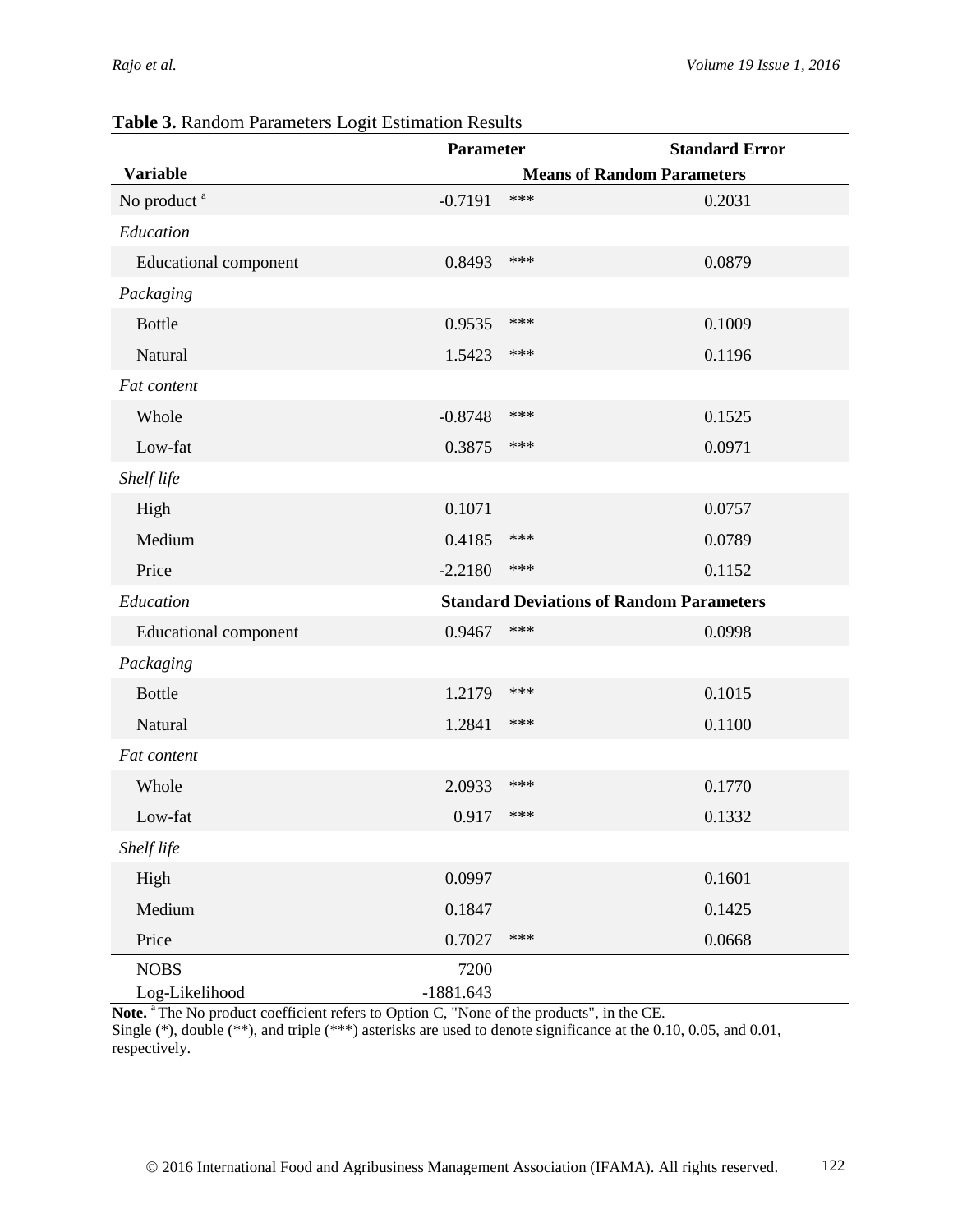## *Willingness-to-Pay Estimates*

The coefficients of the milk attributes of the choice model were used to estimate mean willingness-to-pay values (MWTP). Table 4 shows the MWTP values for each milk attribute. For reference, the average milk market price at the time of the experiment was \$1.0 per liter.

On average, consumers are willing to pay a price premium of \$0.04 for milk products containing the educational component. The range of the distribution of WTP for the educational component was between \$0.03 and \$0.05, which indicates that consumers are willing to support education by consuming products where students are part of the production and manufacturing process. Also, respondents expressed price premiums of \$0.07 and \$0.02 for the natural and low-fat milk products, respectively.

There were price premiums of \$0.04 and \$0.02 associated with bottled and medium shelf-life milk products, respectively. As discussed before, this aversion may be due to a perception of lack of freshness and general distrust of milk with expiration dates beyond 16 days and possibly an association with potential food poisoning. At this point it is important to note that those price premiums, although relatively low, are quite significant considering the generally low average monthly income of participants.

| <b>Variable</b>              | Mean WTP (\$) | Range WTP (\$)   |
|------------------------------|---------------|------------------|
| <b>Educational Component</b> | 0.04          | [0.03, 0.05]     |
| <b>Bottle</b>                | 0.04          | [0.03, 0.05]     |
| Natural                      | 0.07          | [0.06, 0.08]     |
| Whole                        | $-0.04$       | $[-0.05, -0.02]$ |
| Low-Fat                      | 0.02          | [0.01, 0.03]     |
| High Shelf Life              | 0.01          | [0.00, 0.01]     |
| Medium Shelf Life            | 0.02          | [0.01, 0.02]     |

**Table 4.** Willingness-to-Pay Estimates for Milk Product Attributes in Honduras

## **Summary and Conclusions**

A discrete choice experiment was conducted to evaluate consumer preferences and willingnessto-pay for milk products with varying quality attributes. The main attribute evaluated was an "educational component" of milk products processed by Zamorano University students. The term educational component was used to indicate students' participation in milk production and processing under the supervision of faculty and staff. The revenue generated by the commercialization of such products is reinvested into the education of low-income students with strong academic and professional potential. In doing so, 200 in-person surveys were administered in three retail stores located in Tegucigalpa, Honduras. Results from the study show that consumers are willing to pay a price premium of \$0.04 for milk products with the educational label. This result carries some potential implications for agribusinesses seeking to differentiate their products by supporting educational efforts not only at the elementary level but also at advanced levels.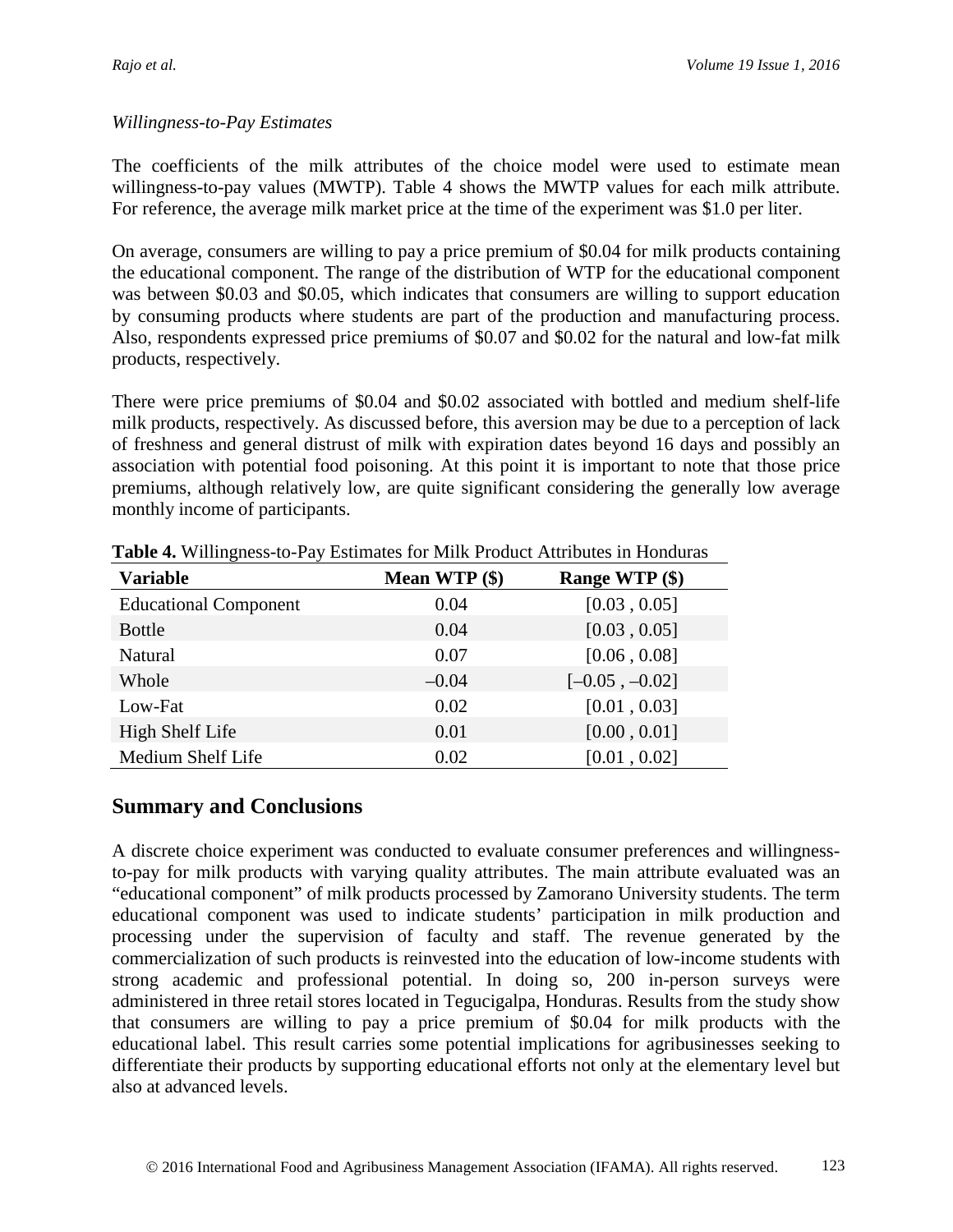Participants had price premiums of \$0.07 and \$0.02 for natural and low fat milk respectively. They also preferred bottled milk products with a medium shelf life. Although the willingness-topay estimates may seem low when converted to U.S. dollars, the percentage increase in willingness-to-pay is within the range of similar studies, and perhaps constitutes a reflection of the particular market environment in the study.

In conclusion, the results show that there exists a potential to provide products that go beyond satisfying basic nutritional needs by adding social value and that consumers are willing to pay price premiums for such products. However, it is important to note that other physical and credence attributes also played an important role in the perception and acceptance of such products.

## **References**

- Bliemer, Michiel, and John Rose. 2013. Confidence Intervals of Willingness-to-Pay for Random Coefficients Logit Models. *Transportation Research* Part B 58:199-214.
- Canavari, M., G. Nocella, and R. Scarpa. 2005. Stated Willingness-to-Pay for Organic Fruit and Pesticide Ban. *Journal of Food Products Marketing* 11 (3): 107-134.
- Greene, William H. 2012. *Econometric Analysis*. Boston: Boston : Prentice Hall.
- Hanemann, W. Michael. 1984. Discrete/Continuous Models of Consumer Demand." *Econometrica* 52 (3):541-561.
- Harrison, GlennW. 2006. Experimental Evidence on Alternative Environmental Valuation Methods. *Environmental and Resource Economics* 34 (1):125-162.
- Hensher, David A, and William H Greene. 2003. The Mixed Logit model: The state of practice. *Transportation* 30 (2):133-176.
- Instituto Nacional de Estadistica (INE), Honduras. 2012. Censo Nacional: Cuadro Resumen de Indicadores, según características principales de los hogares y la población [Honduran National Statistics Institute. 2012. National Census: Table Summary Indicators based on the main household and population characteristics]. Tegucigalpa, Honduras.
- Kuhfeld, WF. 2013. Marketing research methods in SAS. 2010. MR-2010:27-1285.
- Lancaster, Kelvin J. 1966. A New Approach to Consumer Theory. *Journal of Political Economy* 74 (2):132-157.
- List, JohnA, and Craig A Gallet. 2001. What Experimental Protocol Influence Disparities Between Actual and Hypothetical Stated Values? *Environmental and Resource Economics* 20 (3):241-254.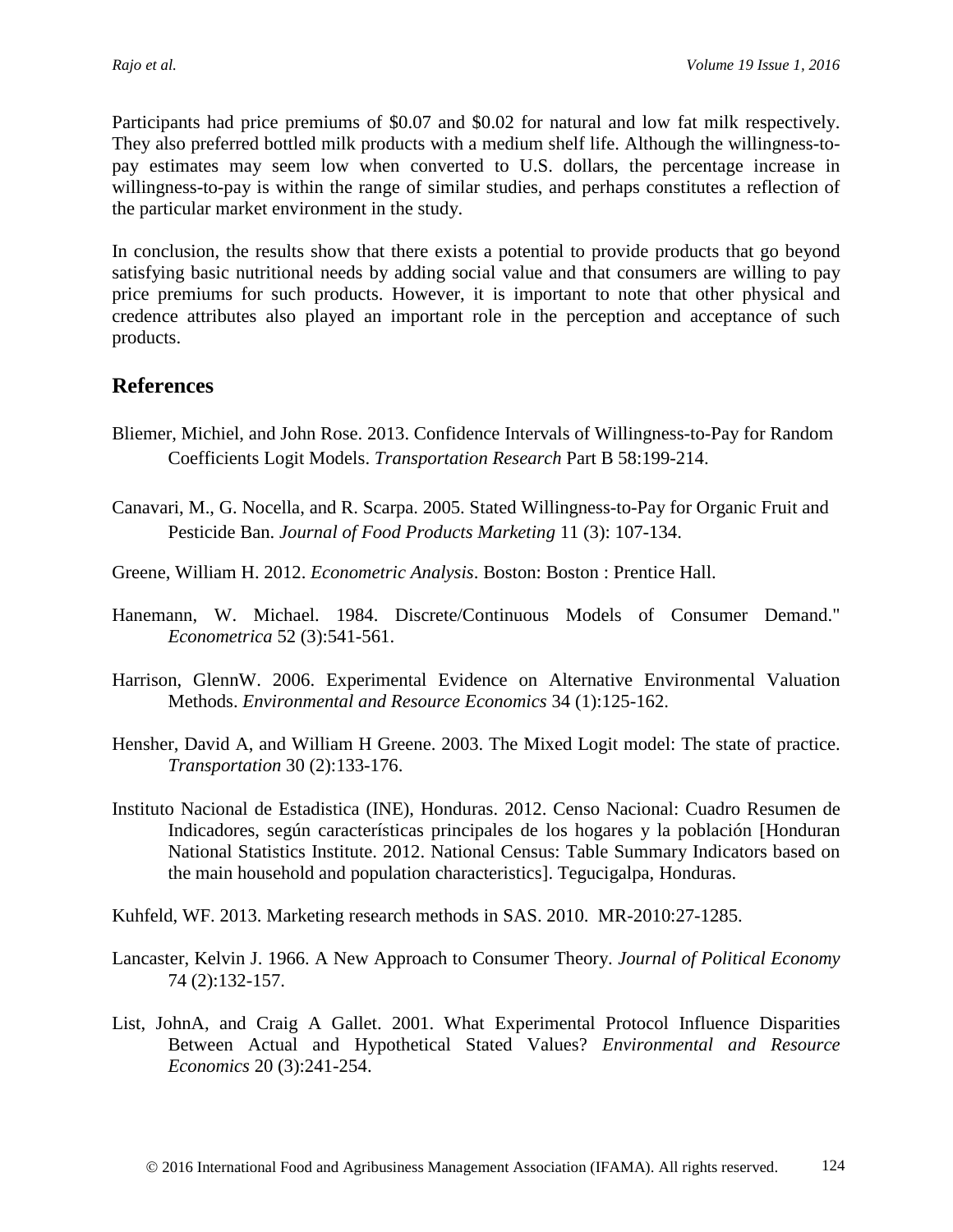- Lusk, Jayson L. 2003. Effects of cheap talk on consumer willingness-to-pay for golden rice. *American Journal of Agricultural Economics* 85 (4):840-856.
- Lusk, Jayson L, and Brian C Briggeman. 2009. Food values. *American Journal of Agricultural Economics* 91 (1):184-196.
- Lusk, Jayson L, Jutta Roosen, and John A Fox. 2003. Demand for beef from cattle administered growth hormones or fed genetically modified corn: a comparison of consumers in France, Germany, the United Kingdom, and the United States. *American Journal of Agricultural Economics* 85 (1):16-29.
- Lusk, Jayson, and Ted Schroeder. 2004. Are Choice Experiments Incentive Compatible? A Test with Quality Differentiated Beef Steaks. *American Journal of Agricultural Economics* 86 (2): 467-482.
- McFadden, Daniel. 1974. The measurement of urban travel demand. *Journal of Public Economics* 3(4): 303-328.
- Murphy, James J, P. Geoffrey Allen, ThomasH Stevens, and Darryl Weatherhead. 2005. A Metaanalysis of Hypothetical Bias in Stated Preference Valuation. *Environmental and Resource Economics* 30 (3):313-325.
- Reardon, Thomas, C. Peter Timmer, Christopher B. Barrett, and Julio Berdegué. 2003. The Rise of Supermarkets in Africa, Asia, and Latin America. *American Journal of Agricultural Economics* 85 (5):1140-1146.
- Revelt, David, and Kenneth Train. 1998. Mixed Logit with Repeated Choices: Households' Choices of Appliance Efficiency Level. *Review of Economics and Statistics* 80 (4):647- 657.
- Schifferstein, H. 2010. From Salad to Bowl: The Role of Sensory Analysis in Product Experience Research. *Food Quality and Preference* 21(8): 1059-1067.
- Schutz, H, K. Diaz, and G. Zeidler. 1998. Consumer Use and Attitude Towards Luncheon/Sliced Meats. *Food Techonolgy* 10: 162-169.
- Solheim, Ragnhild, and Harry Lawless. 1996. Consumer Purchase Probability Affected by Attitute Towards Low-fat Foods, Liking, Private Body Consciousness and Information on Fat and Price. *Food Quality and Preference* 7(2): 137-143.
- Train, Kenneth E. 2009. *Discrete Choice Methods with Simulation*: Cambridge University Press.
- Trienekens, Jacques H. 2011. Agricultural value chains in developing countries a framework for analysis. *International Food and Agribusiness Management Review* 14 (2):51-82.